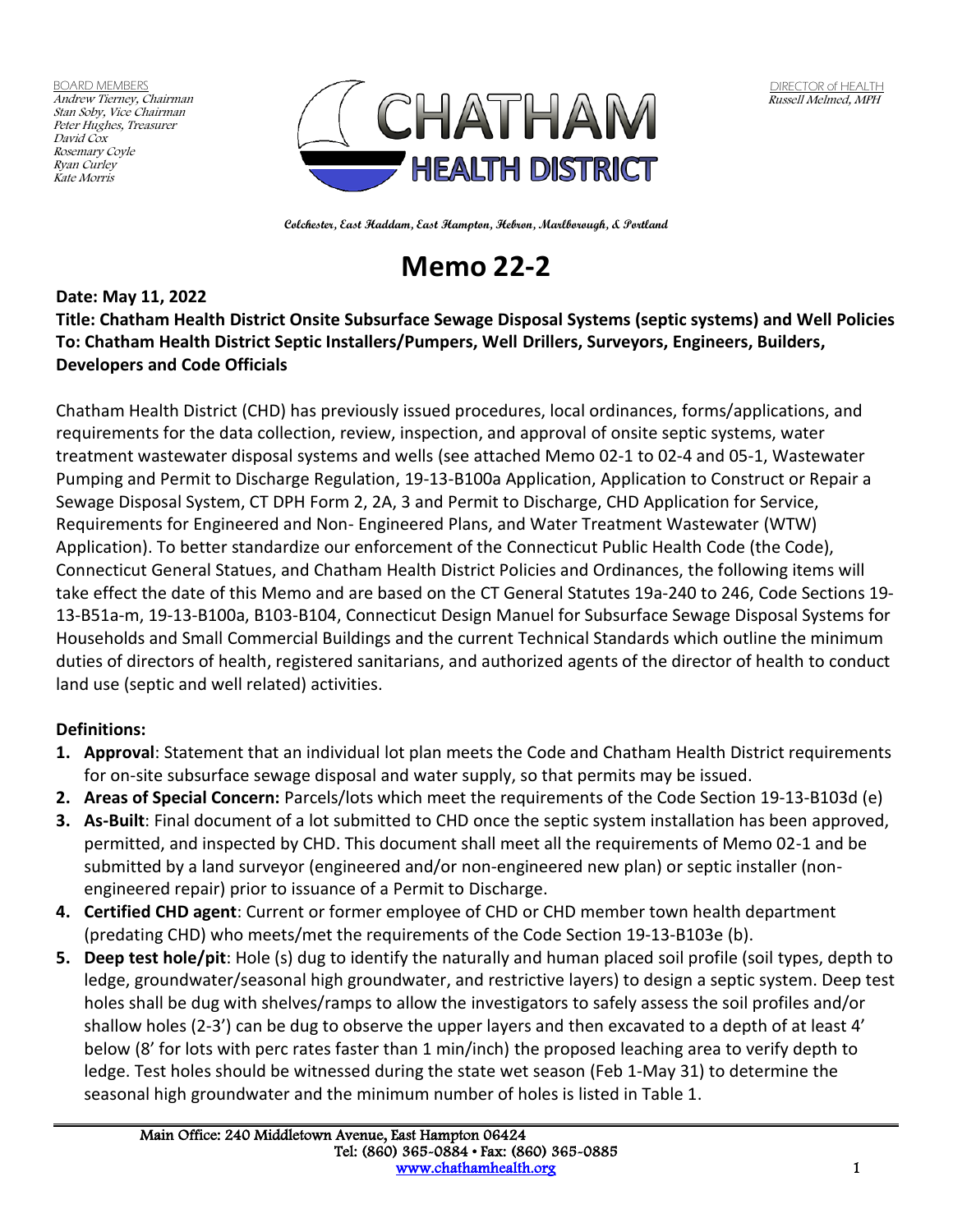- **6. Groundwater monitoring:** Memo 05-01 outlines when groundwater monitoring is required to determine the seasonal high groundwater for onsite subsurface sewage design. Monitoring shall occur throughout the wet season according to the pipe construction, monitoring, and reporting outlined in Memo 05-01.
- **7. Guidance plan**: A plan designed by a Connecticut professional engineer (PE) to prepare a lot which has potentially suitable soils (at the risk of the property owner) that may create a leaching system area with 4' to ledge rock (2' of which is naturally occurring soils, per health code) and/or for seasonal high groundwater monitoring. A Certified CHD agent will review the plan and make comments, but no statement of suitability or approval will be issued until the leaching system area has been prepared according to plan and inspected by a Certified CHD agent. A guidance plan must include all elements of an engineered plan review and the proposed leaching system area must be staked by a Connecticut licensed surveyor (LS) with a benchmark and filling grades prior to the stripping of topsoil. Fill used to augment natural soil must be select fill and/or ASTM C33 with an approved sieve (Per Memo 02-2) and pass an onsite perc test by CHD once the material is placed and compacted. The area is to be protected from damage or erosion by the lot owner.
- **8. Leaching system area**: Soil in and within 10' in all directions from the side edge of the proposed leaching structure, typically used for site suitability concerning depth to ledge rock. Soils data within 25' downslope (50' downslope for systems >2000 Gallons per Day (GPD)) of a leaching area shall also be utilized for the design.
- **9. Non-typical ledge rock**: Soft, partly decomposed rock layer, which easily can be excavated by a backhoe, but which appears to be part of the continuous bedrock (often called rotten rock). The leaching system bottom shall maintain two vertical feet to non-typical ledge rock.
- **11. Parcel**: Single or series of lots submitted to the CHD for review and/or comment.
- **12. Percolation test**: Shall be defined and conducted according to the current Technical Standards. Percolation tests are to be conducted by a Certified CHD agent, PE and/or agent of a PE. Certified CHD agents will conduct percolation tests for all lots except those designed by an engineer and/or any new lot. An adequate water supply (8-10 gal/perc hole) shall be provided by the property owner and/or contractor. Percolation tests of select fill shall be required for any septic system where the design is based upon the percolation rate of the select fill, instead of natural soils. The minimum number of percolation tests is listed in Table 1.
- **13. Potentially suitable soil:** The leaching system area for on-site subsurface sewage disposal where there is less than 4' of soil above ledge rock but at least 2' of which is naturally occurring soils. Potentially suitable soils may be made suitable, at the risk of the property owner, with a guidance plan and site preparation.
- **14. Premature septic failure/sewage discharge:** When sewage discharges according to 19-13-B103c (f) prior to the manufacturers and/or reasonable estimated material lifetime, assuming proper system design, installation, and routine maintenance.
- **15. Project lead:** A Certified CHD agent who is responsible for all regulatory aspects of a parcel. The project lead may allow other Certified CHD agents to conduct inspections and issue permits, but the project lead is ultimately responsible for the regulatory activities for the property.
- **16. Site investigation:** Inspections or site visits that can include, but are not limited to, soils testing, percolation tests, ledge profiles, groundwater monitoring, hydraulic analysis, locating proposed/existing water supplies and septic systems, identifying wetlands/watercourses and/or other inspections.
- **17. Final Inspection:** A Certified CHD agent shall conduct a final inspection of all new and repair septic systems to ensure conformance with the Code, the approved plan, and site conditions.
- **18. Scarification Inspection:** A Certified CHD agent shall conduct a scarification (strip) inspection of the leaching area, prior to select fill of ASTM C33 sand placement, when the leaching system is not completely below the original topsoil. Scarification should be avoided within 24 hours of heavy rain. The area of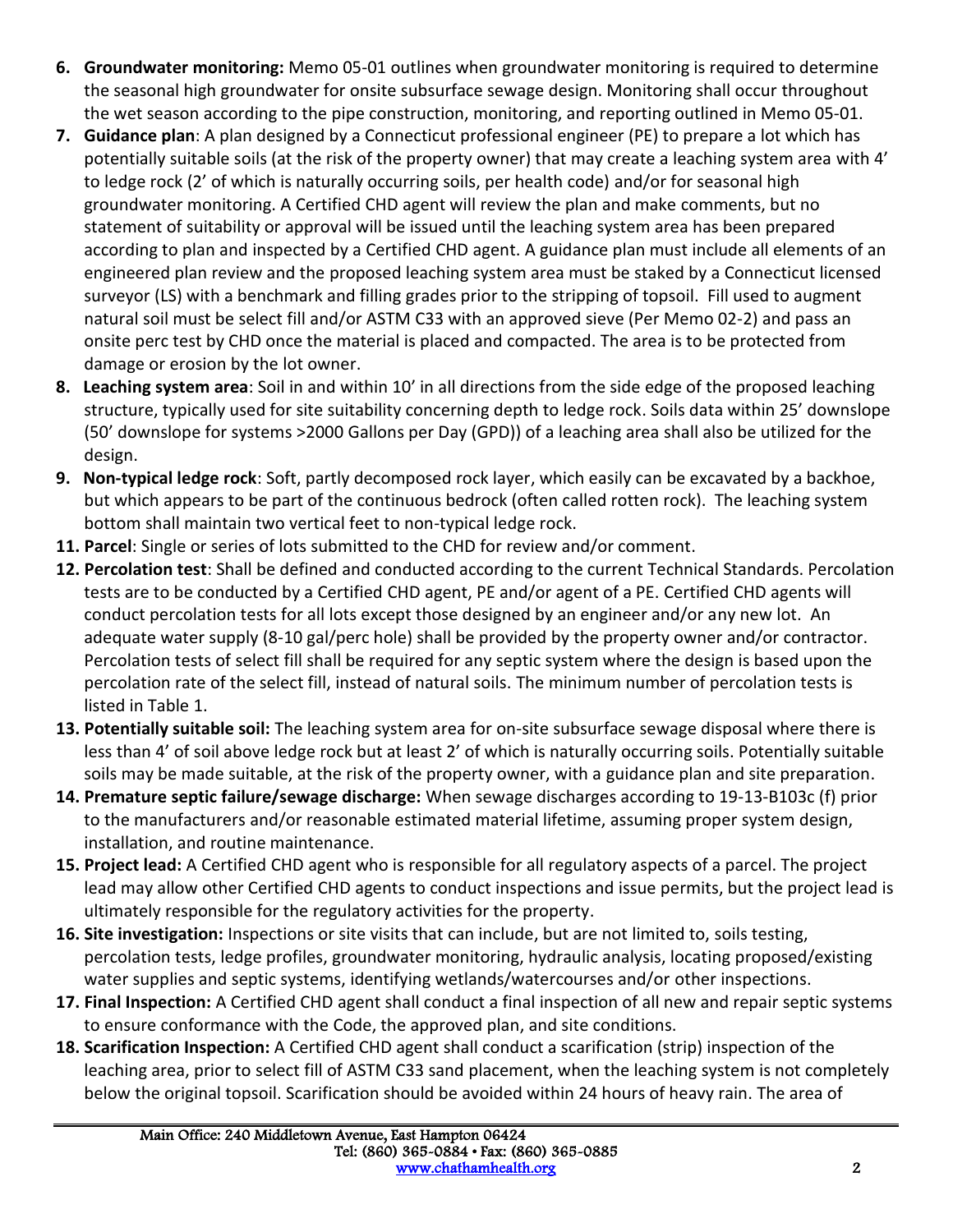scarification is to be determined by the approved plan/staking inspection, with the original topsoil/unsuitable material removed, and the bottom raked for inspection. Any boulders, existing septic systems, drains, large roots, buried topsoil and/or standing water within the scarification should also be removed.

- **19. Staking Inspection:** A Certified CHD agent verification of the approved plan and septic site by checking the benchmark and existing grade elevations against the approved plan design, onsite testing, and the Code. Any alterations of the plan based on the stakeout inspection shall be approved by the CHD agent and plan designer prior to proceeding with a red lined and/or revised plan. This is required for new and repaired leaching systems (beyond distribution box replacements) and encouraged for other septic repairs.
- **20. Suitability:** Statement that a parcel meets the Code and Chatham Health District requirements for on-site subsurface sewage disposal and/or water supply, so that recommendation of suitability can be issued to a Town Commission, Town Agent and/or parcel owner. Suitability is not approval to issue permits for septic systems, wells or WTWDS.
- **21. Water Treatment Wastewater Disposal System (WTWDS):** Defined in the current Technical Standards and requiring application, fee, and approval by the CHD with the Water Treatment Wastewater (WTW) Application. A WTWDS as-built shall show the exact location (ties from two or more points to a structure or surveyed as-built), size, depth, length, and type of product is to be submitted to CHD upon completion of the system.

# **Site Investigation and Review: 19-13-B103e (e) & 19-13-B104c (f)**

• CHD will assure the accuracy of new parcel site investigations by requiring a Certified CHD agent AND a Connecticut Professional Engineer (PE), Connecticut Licensed Surveyor (LS), or Connecticut Certified Soil Scientist (and/or designated agent of said individuals who is approved by the CHD) are present for site investigation. Soils testing conducted for leaching repairs, 19-13-B100a (other than new parcels), and WTW shall also be assured by a Certified CHD agent (a PE, LS, Soils Scientist, or their agent may be required to be present for said testing). The Certified CHD agent shall record the site investigation data on the current Technical Standard Form #2, 2A, or DPH approved equivalent. The PE, LS, Soil Scientist or their agent shall locate all soil investigations (deep test pits, percolation tests, ledge probes, ledge profiles and/or monitoring wells) for all new lots and all repairs requiring engineered plans. Every attempt will be made to assign the Certified CHD agent who conducts the site investigation as Project lead. Application for site testing includes the necessary application for service, fee, and a map of the parcel showing: property lines, watercourses, ledge outcrops, neighboring wells/water lines and septic systems, potential testing locations and contours. Per 19-13-B103e (D) (3), the investigation should be conducted within 10 working days of application. Any investigation conducted without a Certified CHD agent may require additional testing prior to determination of suitability (subdivision/lot split or commission review), approval (single lot), issuance of a septic permit, well permit and/or WTW approval. CHD may require a PE be present for lots suspected (USGS Soils maps, historical soils data, lot size, watercourse frontage) as an area of special concern.

• Table 1 identifies the minimum number of deep test holes/pits and percolation tests to be conducted per lot to determine depth to restrictions, natural and human placed soils/material, effective leaching area (ELA) and MLSS. Soils testing in the septic primary and reserve, as well as 25-50' downslope (for Minimum Leaching System Spread-MLSS purposes) are required to determine suitability of all new or undeveloped parcels, with percolation testing in the primary and reserve at the soil depth of the proposed leaching system. Leaching repairs also require deep test holes and a percolation test (s) and should be located away from existing trees and shrubs (to prevent root intrusion to the septic system and/or damage to the trees/shrubs). One deep test hole and a percolation test shall also be required for all 19-13-B100a reviews for building conversions, changes in use, and areas of sewage disposal preservation when soils data for the property does not exist. Existing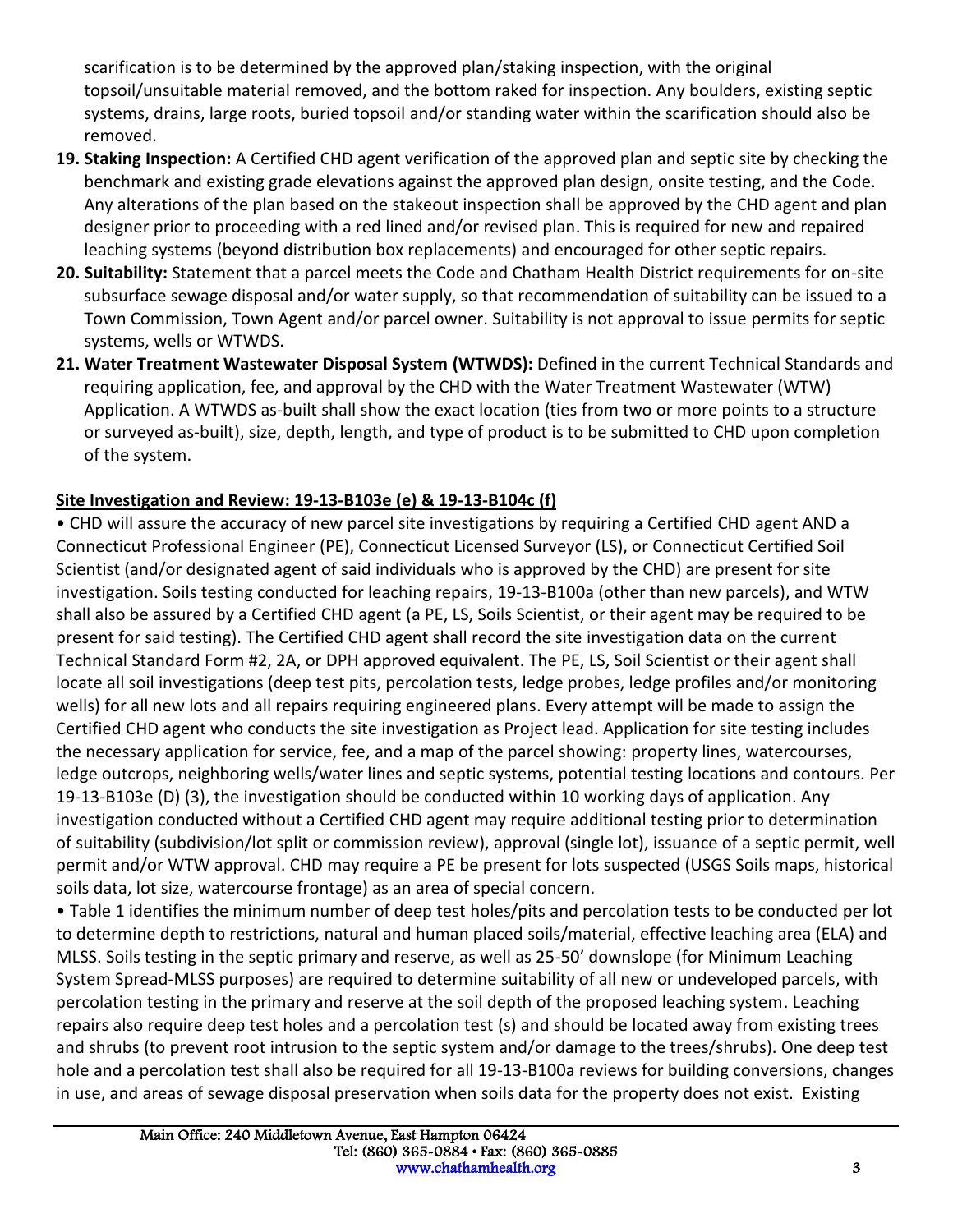soils data from the property or neighboring properties may be used for proposed accessory structures, building addition, garages or pools, otherwise 1 deep test hole and percolation test are required on the lot in question. WTW systems will require at least one deep test pit on the property or surrounding property. These are minimum requirements (further testing may be required) and a Certified CHD agent may require additional testing if the parcel is an area of special concern and/or other conditions warrant further investigation.

• A Certified CHD agent may require monitoring through the wet season by a PE and/or groundwater drainage installation prior to the determination of suitability/approval for parcels where unsuitable conditions relating to groundwater are observed. Monitoring and/or groundwater drainage may also be required where site conditions indicate maximum groundwater <36" below grade per Memo 05-01,.

• All lots shall be provided with an existing or proposed water supply that meets necessary testing, construction, and separation distances according to the Code. Lots not served by their own water supply (private well on the property and/or or public water service) should have easement language placed on the land records allowing for future use, maintenance, service, and access to an approved offsite water source.

## **Table 1. Minimum # of Deep Holes/Pits and Percolation Tests for Various Activities (Assured by a CHD Certified Agent)**

|                                        | <b>Deep Test Holes/Pits</b>      | <b>Percolation Tests</b>         |
|----------------------------------------|----------------------------------|----------------------------------|
| <b>New or Undeveloped</b>              | 4 (2 in area of primary and 2 in | 2 (1 in area of primary and 1 in |
| Parcels/Lots                           | reserve)                         | reserve)                         |
| <b>Leaching Repairs and Additions</b>  | 2 (1 for severely limited lots)  | 1 (in area of leaching repair)   |
| 19-13-B100a-Building                   |                                  |                                  |
| Conversions, Change in Use,            |                                  |                                  |
| <b>Sewage Disposal Area</b>            |                                  |                                  |
| <b>Preservation</b>                    |                                  |                                  |
| 19-13-B100a-Accessory                  | 1 (can utilize data from         | 1 (can utilize data from         |
| <b>Structures, Building Additions,</b> | surrounding lots)                | surrounding lots)                |
| <b>Garages &amp; Pools</b>             |                                  |                                  |
| <b>WTWDS</b>                           | 1 (can utilize data from         | None                             |
|                                        | surrounding lots)                |                                  |

#### **Commission and Subdivision Lot Plan Review (Suitability): 19-13-B103e & 19-13-B100a**

• All applicants of subdivision and/or multiple-lot plan reviews shall provide the following information to the CHD to receive a plan review and recommended suitability of the lots according to the Code.

- The applicant shall submit a completed CHD application for service form with the necessary plan review fee to CHD (forms are available at all District offices or at [www.chathamhealth.org\)](http://www.chathamhealth.org/).
- A scaled plan (no greater than 1"-40' for lots and 1"-100' for overview) designed by a licensed surveyor and/or professional engineer shall be submitted that contains contact information for the designer, date of plan, revision dates and official stamp and signature by said individual (s).

• All property lines (existing and proposed), watercourses, ledge/rock outcrops and cuts and/or fills shall be located and identified on the plan. In addition, all wetland delineation/soil types required by the municipality shall be provided on the plan.

• The plan must provide existing contour/spot grade elevations. The maximum delineation of ground contours for CHD subdivision review shall be no greater than 2'.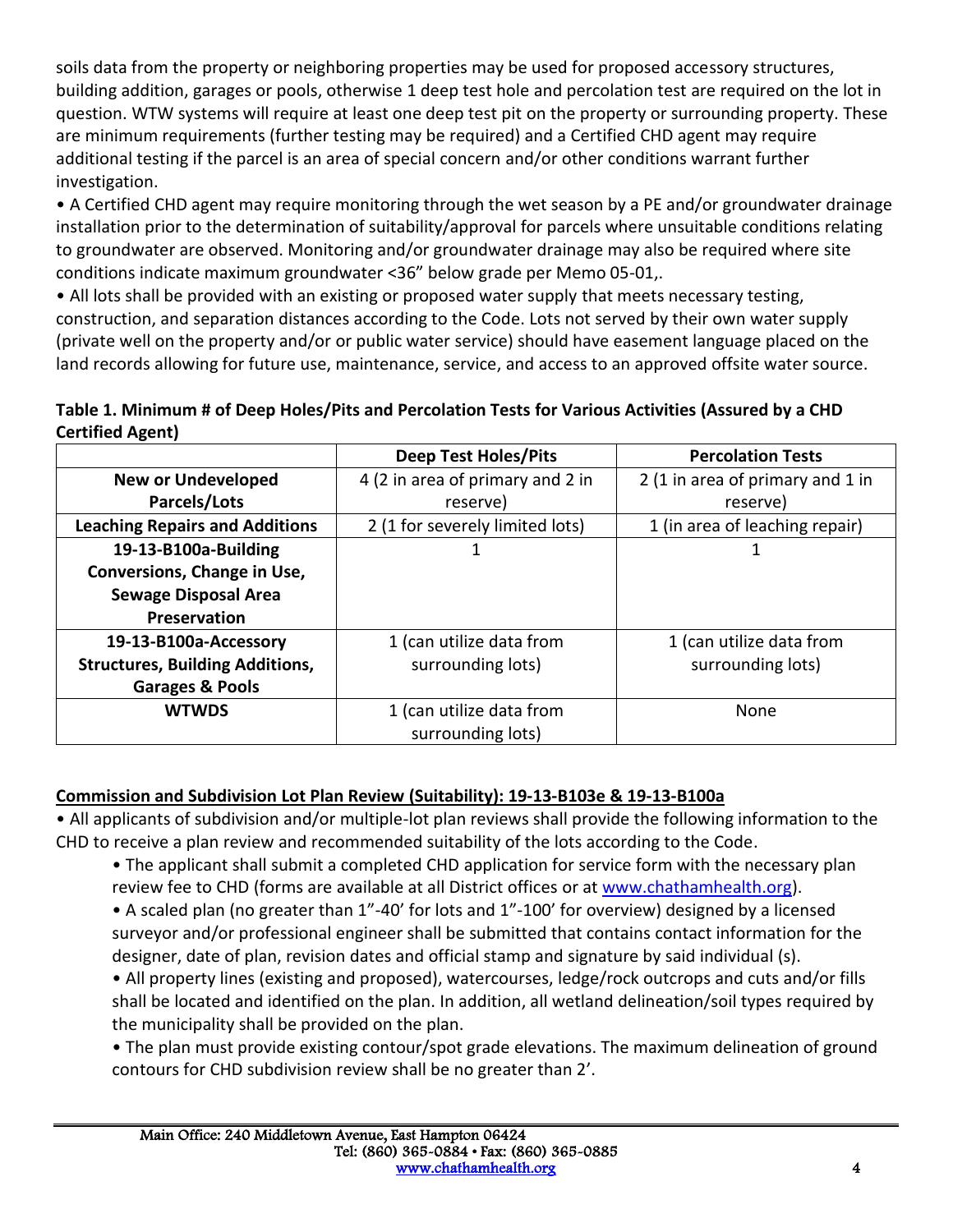• Locate and provide on the plan all site investigations (soils testing, percolation testing, groundwater monitoring, ledge profiles, and groundwater control drains) for the submitted lots. All testing within 10' of the proposed subsurface sewage disposal system and within 25' down slope (50' for large septic systems) of the proposed subsurface sewage disposal systems will be utilized for the review.

• The septic tanks, grease recovery units, pump chambers, curtain drains and leaching systems (primary and reserve) or sewer connection shall be located and described to meet size and separation distances of the Code.

• The MLSS calculation (a possible precursor to hydraulic analysis) is to be included and achieved for each lot with an average restrictive layer within the leaching area and 25' down slope (50' for large septic systems, per 19-13-B103d (c)) of the proposed leaching area ≤ 60" below naturally occurring grade. Any lot with an average restrictive layer > 60" shall have a note that MLSS is not required by the Code.

• A building structure shall be located on each proposed building lot with the design flow (Gallons per day or bedrooms) and be of approximate scaled size.

• Indicate if footing drains/curtain drains will be provided and show their approximate location and discharge pipes.

• Show the location of the water supply (well and/or waterline), WTWDS (for lots served by with wells), and underground utilities of all lots and ensure that they meet all separations in the Code.

• All existing water supplies, septic systems, buildings, and drains (including neighboring properties) shall be located and identified on the plan. If such items are located further from the proposed buildings, water supplies, drains and/or septic systems than required by the Code, this shall be stated with a note on the plan.

• Applicant shall be aware that commission/subdivision review **IS NOT** sufficient for individual lot approval. Each lot must be reviewed by CHD at the time of building permit application (with final floor plans and septic design) to obtain lot approval and potentially issue septic, well and/or WTW permits.

• Statements of suitability with be forwarded to the applicant, Town/Commissions, plan designer, and owner.

# **Single Lot Plan Review (Approval): 19-13-B103e & 19-13-B104c (g)**

• All new single lots shall be submitted for review to the CHD with two copies of the site plan (one for CHD and one for the installer), completed application for service with plan review fee and a copy of the proposed structural floorplans (1 year of water meter readings and/or structural plans and use of other similar buildings may also be required) to verify design flow, use, and footprint. If a project lead has not already been assigned, it will be done shortly after submission. New lots determined as areas of special concern, those meeting Memo 02-4 for "Septic Systems in Watersheds and on Small Lots" and repairs beyond the abilities of a licensed septic installer shall be designed by a PE and shall meet the requirements of the "CHD Engineered Single Lot Plan Review Checklist."

• All non-engineered septic plans shall meet the "CHD Non-Engineered Plan Review Checklist."

• All plans submitted to CHD will be reviewed in the order they are received (with preference to septic failures) and decisions of suitability/approval forwarded to the designer, town officials, and property owner/builder (if contact information is provided).

• Any lot with a proposed design flow ≥ 2,000 gal/day, septic system on a lot separate from the building served, common septic system (two structures served by one septic), or well distance exception (repair) will require review by the Department of Public Health (DPH) Environmental Engineering (EE). Any lot with a proposed design flow of > 7,500 gal/day, utilize land treatment and disposal, a community system, repairs under the Department of Energy and Environmental Protection (CT DEEP) jurisdiction and/or utilize alternative technology will require review and approval by CT DEEP. CHD is required to conduct soils testing, preliminary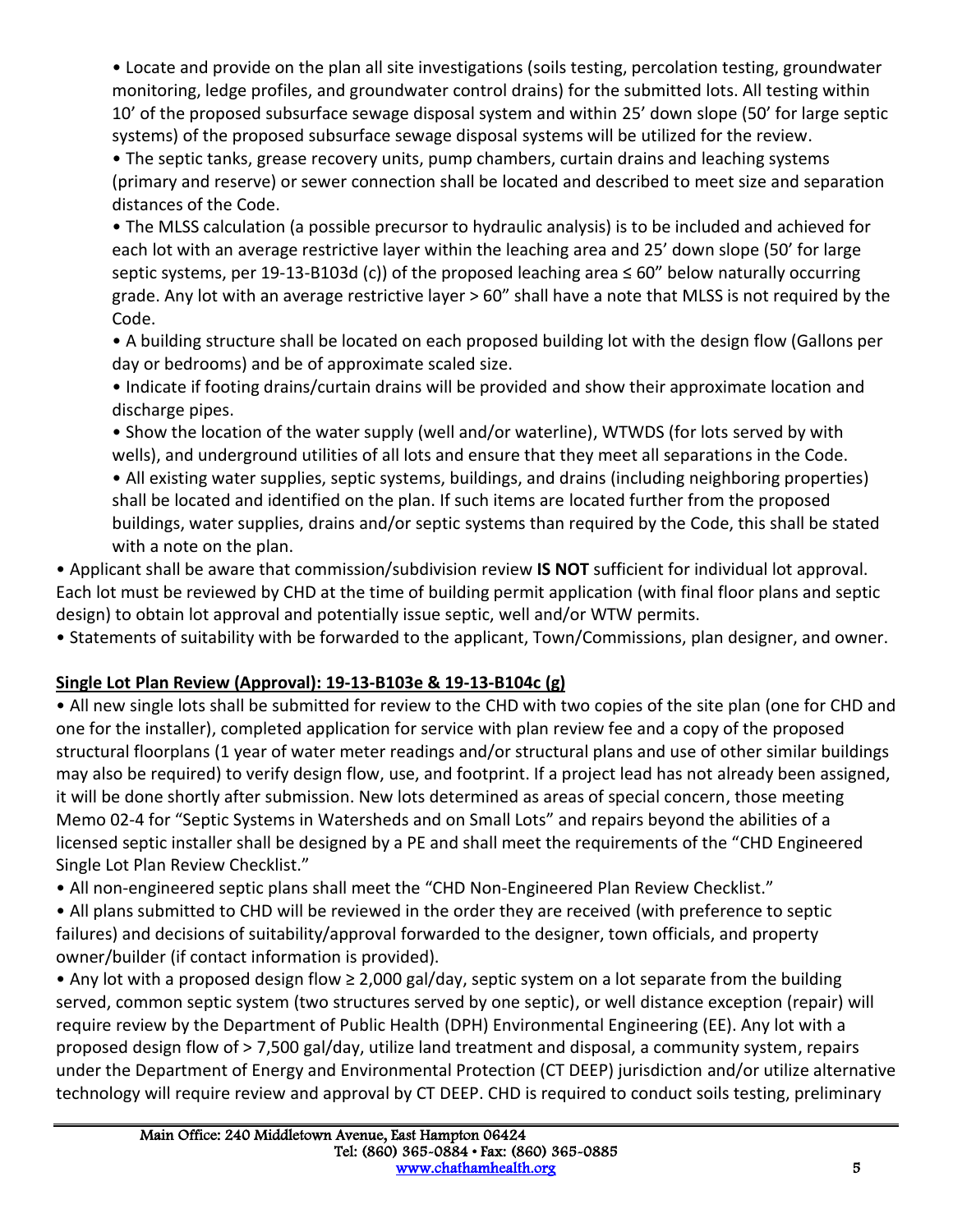plan review/comments, issue permits, and inspections for CT DPH EE systems and witness soils testing, preliminary plan review, and inspections for CT DEEP systems. If review is required by these departments, an additional site plan shall be submitted to CHD along with any CHD fees for state review. CHD approvals and permits will occur only after CT DPH EE/CT DEEP issue their approvals.

# **Wells/Water Supplies: 19-13-B50, 19-13-B51a-51m, and 19-13-B101-B102**

• A State of Connecticut well permit application (which meets the above Code references), CHD Application for Service and fee shall be completed by a CT licensed well driller and submitted to CHD for review and approval prior to any well construction (new, hydrofrack, deepening, casing extension, geothermal, irrigation, and/or abandonment). The new well (s) shall be field staked according to the submitted application and for CHD inspection.

• Any lot with an existing or new proposed well that will serve 25 or more persons (not necessarily the same people) for at least 60 days per year and/or 15 or more connections will require review and approval by the Department of Public Health Water Supplies Division (Phase IA or well location approval) prior to CHD issuing a well permit. CHD cannot issue site approval until Phase IA approval is received and no Certificate of Occupancy until DPH issues the Certificate of Public Conveyance and Necessity.

• No new potable well permit shall be issued for any parcel when any boundary of the parcel of property is within 200', measured along a street, alley, or easement, of any approved community water supply having at least 15 service connections or regularly serving at least 25 individuals (19-13-B51m).

• A new potable well permit can be issued to replace an existing potable well having water quality and/or quantity issues, even when it is within 200' of a community water supply.

• A parcel owner may seek an exception to 19-13-B51m from the Department of Public Health Drinking Water Division (through CHD) and the applicant is to see a Certified CHD agent for further information.

• A property served by or having access within 200' of a community water system may submit application for a well dedicated only for irrigation, and a permit may be issued by the CHD, assuming the following are addressed and approved:

- no physical interconnection between the non-potable irrigation piping system and potable plumbing,
- a reduced pressure vacuum breaker device is installed on the system to protect the potable system in the event that an unauthorized connection is made,
- identifying tags or signs (indicate the water is not potable) affixed to, or adjacent to, all exterior spigots served by the irrigation well, and
- non-potable water lines are restricted from the building interior when a potable supply is installed.

• Any proposed geothermal well shall meet all requirements of the Connecticut Department of Public Health.

• Statements of approval/denial with be forwarded to the applicant and property owner.

# **Connecticut Public Health Code 19-13-B100a Review (B100a):**

• All applicants for B100a review (building conversion, change in use, building addition, attached or detached garage, accessory structure, pools, or sewage disposal area of preservation) shall complete the current CHD B100a application, submit the necessary fee, provide a site plan (per the application), floor plans (not required for decks or pools) and recent (within last 5 years) CHD Septic Tank Cleaning Permit by a CHD Registered Cleaner (per CHD Wastewater Pumping and Permit to Discharge Regulation Section 9). Additional information may be required including water meter readings, design flow calculations, and/or deep test holes/percolation tests per the above "Site Investigations and Review".

• Statements of approval/denial with be forwarded to the applicant, Town, plan designer, and owner.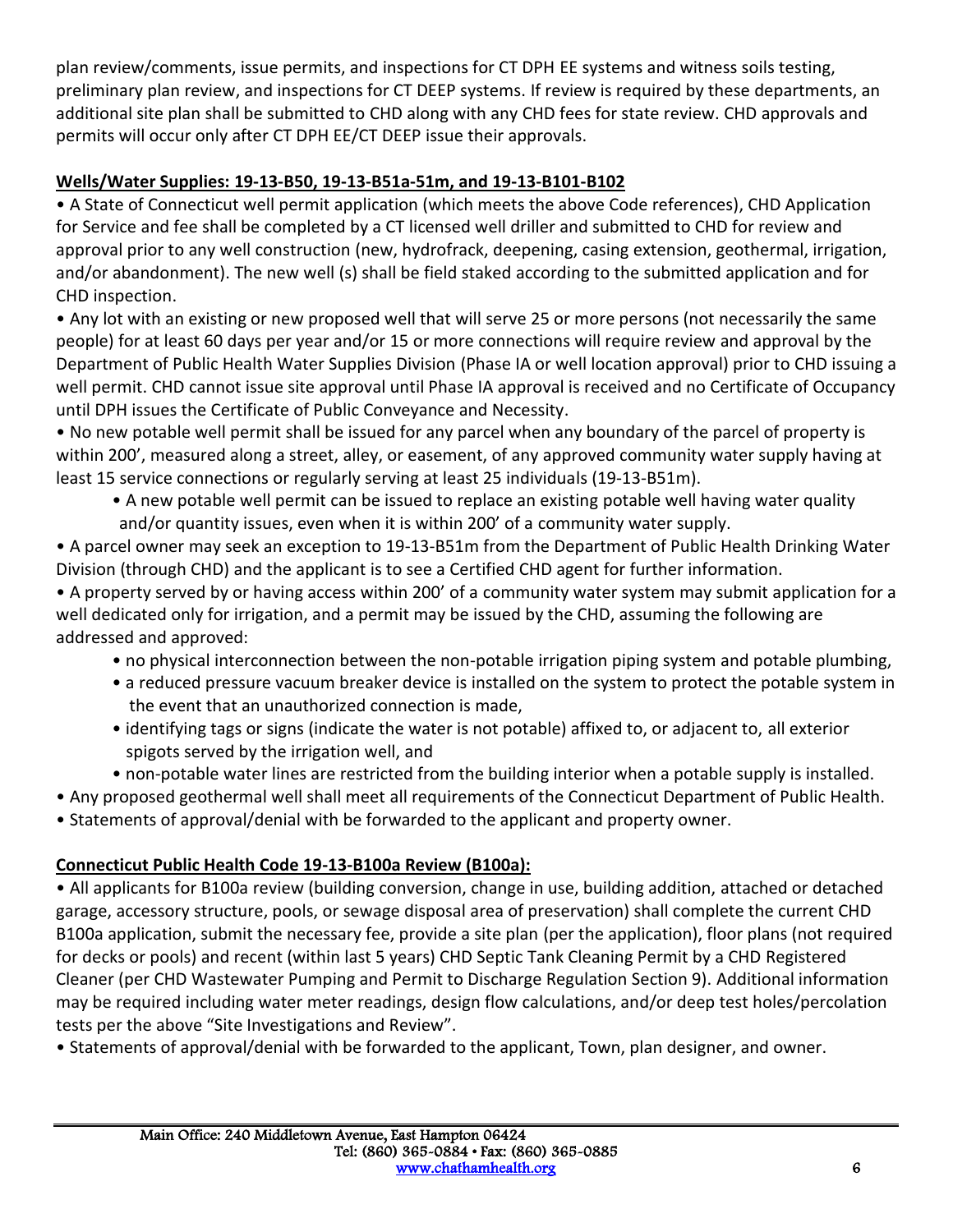# **Septic Permits/Site Inspections: 19-13-103e (c, f-g), 19-13-B104c (g), & Current Technical Standards**

• All new septic installations, additions, and repairs will require inspections and permits issued by the CHD, except for installation of tank risers and/or safety devices to meet current the Technical Standards, replacement of tank baffles, tank access covers, outlet filters, or distribution box covers.

• No septic permit will be issued until the proposed plan is reviewed and approved by CHD, and no septic construction shall occur until a septic permit is issued by CHD.

• Only a CT licensed septic installer (or property owner of their owner-occupied, single-family property) may obtain a permit to construct a subsurface sewage system (per chapter 393a of the General Statutes). Septic permit applications will be a state approved equivalent to Technical Standards Form #1 and available on the CHD website [\(www.chathamhealth.org\)](http://www.chathamhealth.org/) and in CHD offices.

• The septic installer is responsible for the following:

- 1. Septic system staking and/or staking verification with CHD, scarification, filling, installation, and final grading
- 2. Utilizing approved select fill, aggregate, septic products and providing related paperwork (sieves, etc.)
- 3. Supervising the entire installation (including apprentices) and being onsite for all inspections
- 4. Notifying the Project Lead 24 hours in advance of any site work/inspections
- 5. Notifying the Project Lead and plan designer of any issues that limit the ability to install per the approved plan

• Inspections shall be conducted by a CHD Certified agent, who will provide an inspection slip of approval or denial to the installer, and document inspections with Technical Standards Form #3 (or state approved equivalent) to include:

- 1. **Site Visits**-For new or repaired leaching systems to verify the approved plan against the site and may also include scarification, fill placement check, percolation of fill, and confirmatory testing
- 2. **Final Inspection**-Verify the system was installed per the Code, the approved plan, and stakeout revisions
- 3. Additional inspections may be required (based on complexity of the system and site)

**•** A septic installer apprentice shall notify the Project Lead of their intent for CHD verification of a septic system prior to construction and a licensed septic installer shall supervise the apprentices. Certified CHD agents may refuse to sign off on a project for the apprentice if the project was not completed in a satisfactory manner, the apprentice was not supervised by the licensed installer and/or notification was not made prior to system construction.

## **Investigation of Sewage Discharge and/or Failed Septic Systems: Connecticut Design Manuel for Subsurface Sewage Disposal Systems for Households and Small Commercial Buildings and 19-13-B103c (f)**

**•** The Code requires whenever it is brought to the attention of the local director of health that sewage is discharging on any property, they shall investigate and cause the abatement of this condition. The Connecticut Design Manuel also places the primary technical responsibility and site investigation (but not system design) for repairs with CHD, unless a PE design is required.

• To assist with the investigation of premature septic failures/sewage discharge, Certified CHD agents should utilize the CHD Premature Septic Failures/Sewage Discharge Investigation Form. The purpose of the form is to gather information about the septic failure to identifying the cause (s) of failure and allow for abatement toward an adequately sized and functioning septic system.

# **Select Fill and Stone Aggregate: Technical Standards VIII A**

• The Technical Standards states that the licensed installer is responsible for preparing the leaching system with acceptable select fill. A Certified CHD Agent may require the testing of any onsite select fill, aggregate, and/or ASTM C33 sand materials where there is a question as to the origin, specifications, and/or integrity of